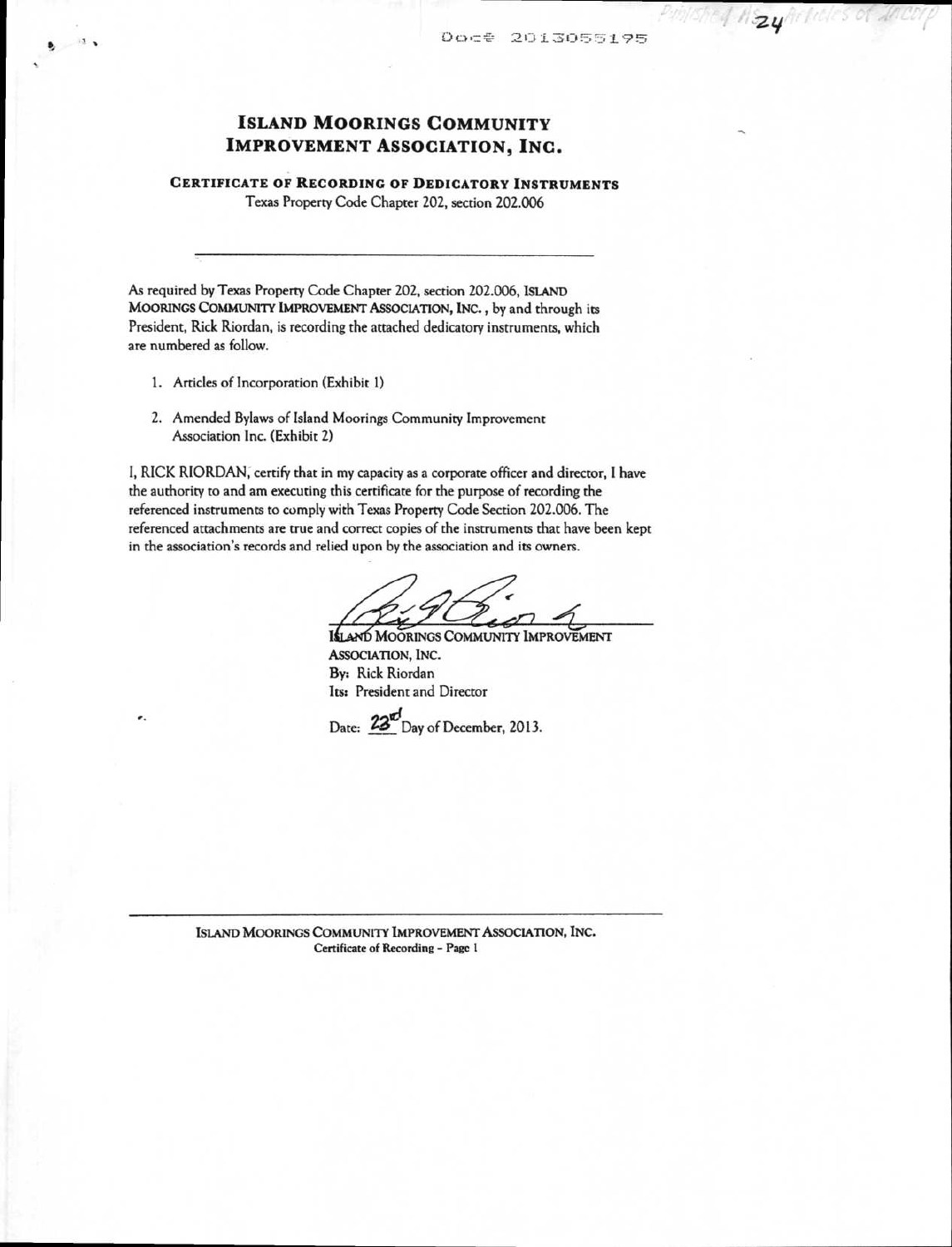# **ACKNOWLEDGMENT**

State of Texas County of Nueces )

 $\mathcal{E}$  $\mathcal{E}$ 

 $\frac{1}{2}$ 

Before me on this day personally appeared RICK RIORDAN known to me to be the person whose name is subscribed to the foregoing instrument and acknowledged to me that he executed the same in the capacity stated for the purposes and consideration expressed.

Given under my hand and seal of office this the  $23<sup>rd</sup>$  day of December, 2013.

ums

CHRISTINE MARIE BURNS<br>My Commission Expires comber 4, 2017

Notary Public in and for the State of Texas

**After Recording Return to:** 

**J THE BURNS LAW FIRM, P.C. P.O. BOX 1197 PORT ARANSAS, TX 78373** 

> **ISLAND MOORINGS COMMUNITY IMPROVEMENT ASSOCIATION, INC. Certificate of Recording - Page** 2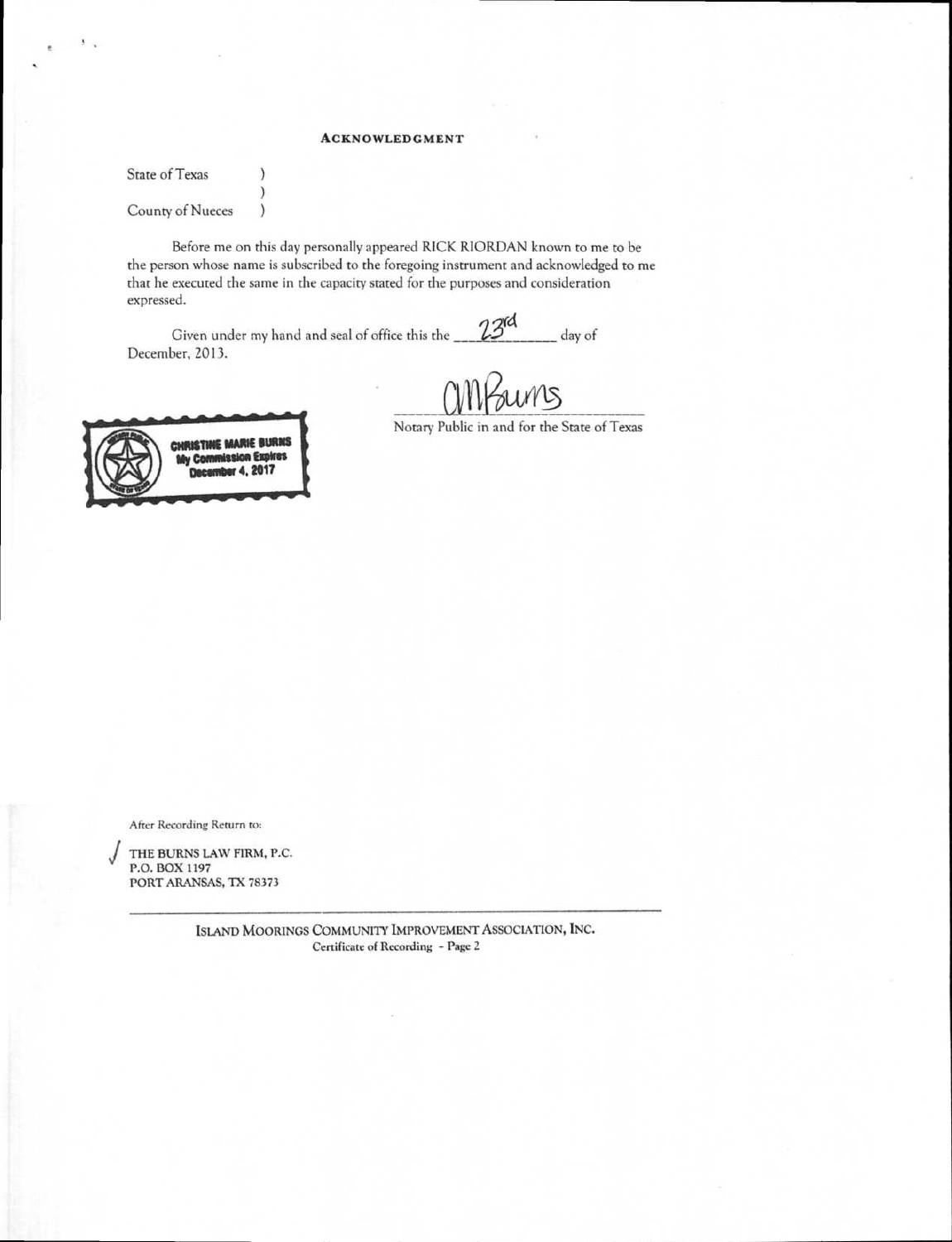

EXHIBIT 1

# The State of Texas

# SECRETARY OF STATE

IT IS HEREBY CERTIFIED, that Articles of Incorporation of

ISLAND MOORINGS COMMUNITY IMPROVEMENT ASSOCIATION were filed in this office and a certificate of incorporation was issued on

August 11, 1983;

IT IS FURTHER CERTIFIED, that no certificate of dissolution has been issued, and that the corporation is still in existence.



*IN TESTIMONY WHEREOF, I have hereunto signed my name officially and caused to be impressed hereon the Seal of State at my office in the City of Austin, this* 

23 day of <u>November</u> , A.D. 1992

*Secretary of State*  600/202

Revised 08/92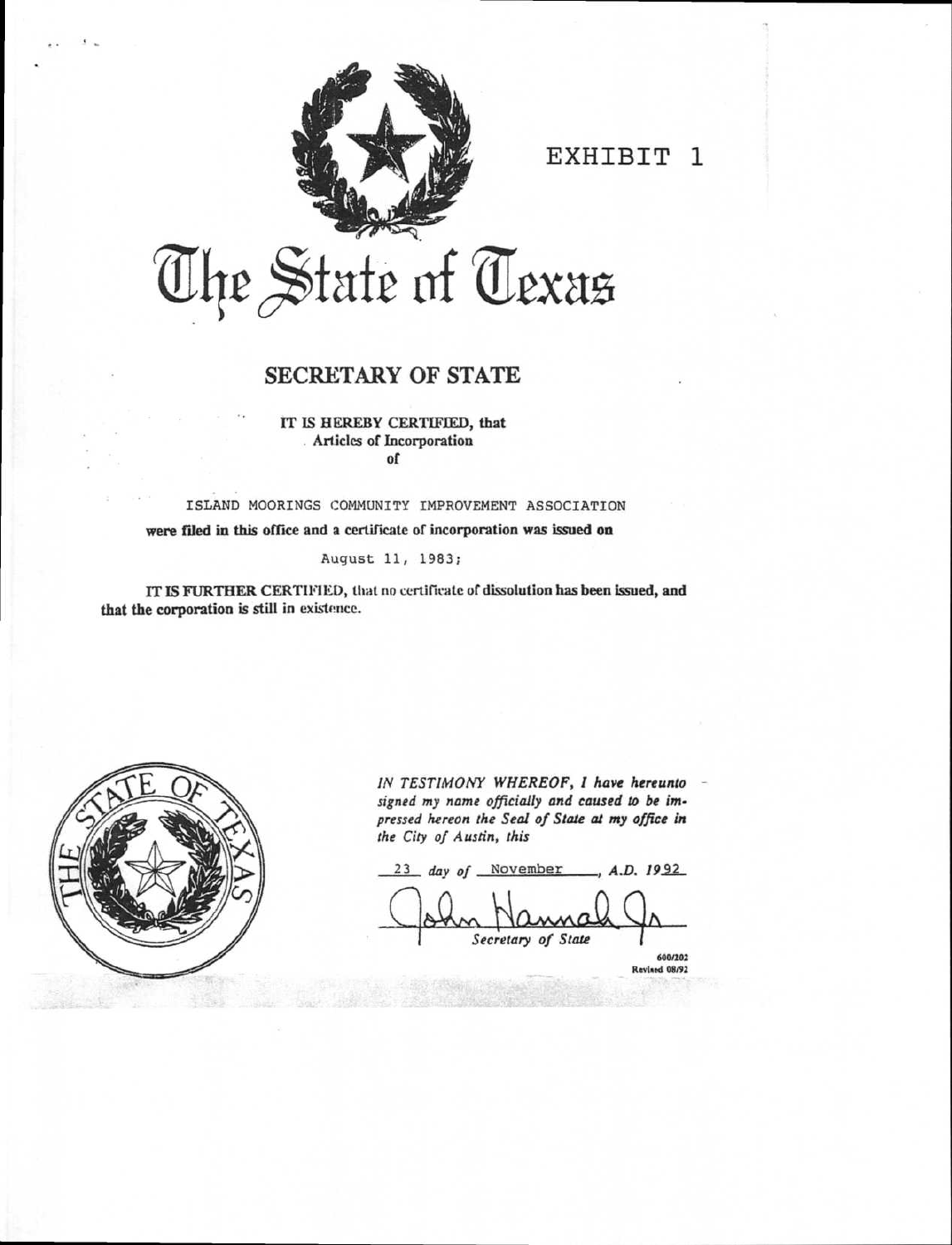**FILED In the Office of the**  Secreta <sup>r</sup>y or state of Texas

# AU6 1 1 1983

ARTICLES OF INCORPORATION Clerk <sup>B</sup> Corporations Suction OF

#### ISLAND MOORINGS COMMUNITY IMPROVEMENT ASSOCIATION

We, the undersigned, and natural persons of the age of twenty-one (21) years or more, all of whom are citizens of the State of Texas, acting as incorporators of a corporation under the Texas Non-profit Corporation Act, do hereby adopt the following Articles of Incorporation for such corporation:

#### ARTICLE ONE

#### CORPORATION NAME

The name of the corporation is Island Moorings

Community Improvement Association.

!

 $\mathcal{E}_{\mathbf{z}}$ 

 $\cdot$  .

## ARTICLE TWO

#### CORPORATION STATUS

The corporation is a non-profit corporation.

#### ARTICLE THREE

#### DURATION

The period of its duration is perpetual.

#### ARTICLE FOUR

#### PURPOSES

#### The corporation is formed for the following purposes:

1. To provide for maintenance and preservation of the property subject to the covenants, conditions and restrictions applicable to Latitude 27, Sections 1, 2, 3, 4 and 5, Subdivisions in Nueces County, Texas, and any<br>additional sections in Latitude 27 that may hereafter be<br>platted into subdivisions known as Latitude 27 and to<br>promote the health, safety, welfare, civil pride and<br>esthe property.

2. To exercise all of the powers and privileges and to<br>perform all of the duties and obligations of Island Moorings<br>Community Improvement Association as set forth in those<br>certain Declaration of Restrictions for Latitude 2 Sections 1 and 2 and any such additional sections as are later platted, hereinafter called the "Declaration of Restrictions" applicable to the property and recorded or to be recorded in the Deed Records of Nueces County, Texas, and as the same may be amended from time to time as therein provided, said Declaration of Restrictions being incorporated herein as if set forth at length.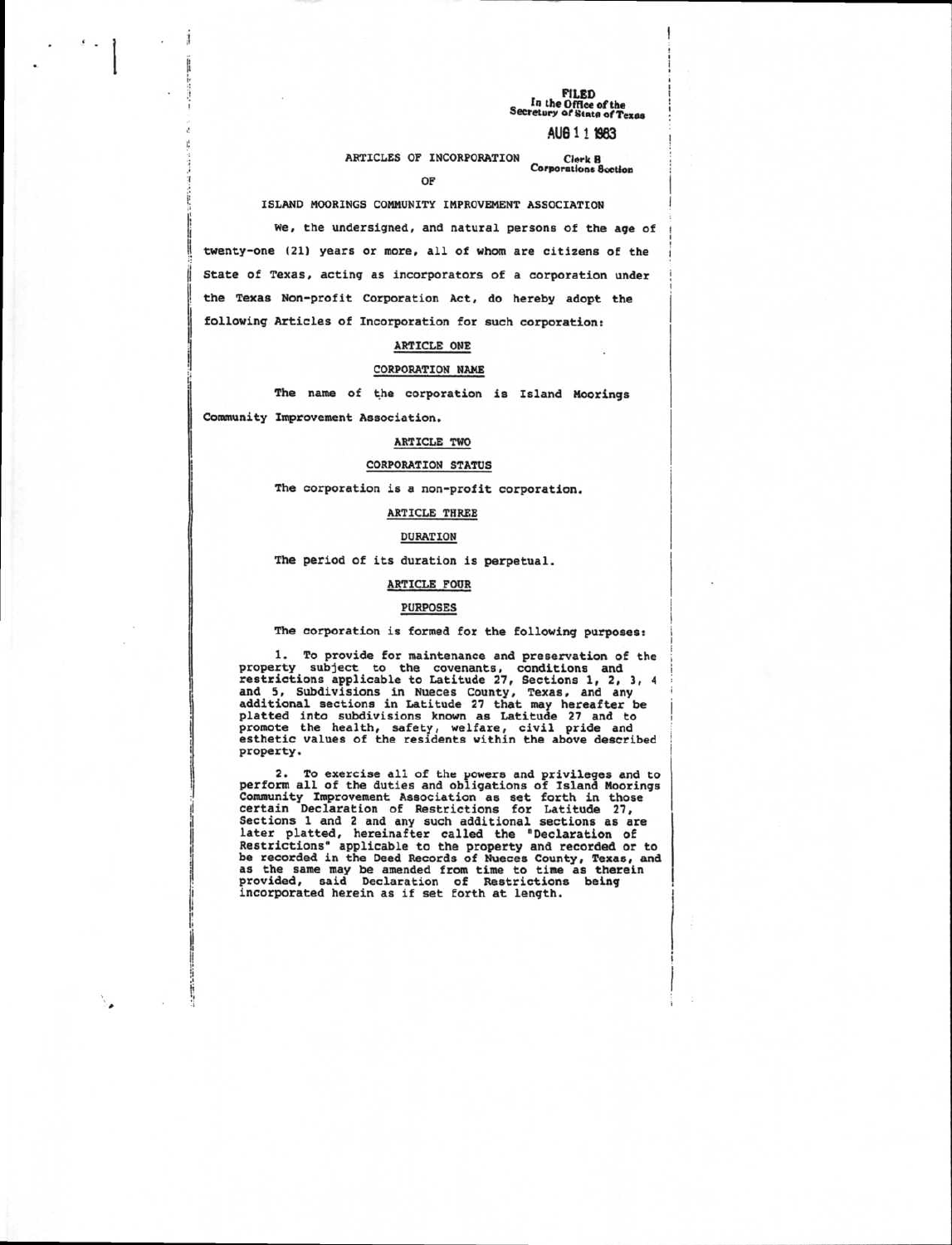3. To fix, levy, collect and enforce payment by any lawful means, all charges or assessments pursuant to the terms of the Declaration of Restrictions: to pay all expenses in connection therewith, and all office and other expenses incident to the conduct of the business of the said Island Moorings Community Improvement Association.

4. To have and exercise any and all powers, rights and privileges which a corporation organized under the Non-profit Corporation Act of the State of Texas may by law now or hereafter have or exercise; provided that none of the<br>objects or purposes herein set out shall be construed to<br>authorize the corporation to do any act in violation of said<br>Non-profit Corporation Act or Part 4 of the purposes are subject to said Acts.

5. The corporation is prohibited from engaging in any activity which would constitute a regular business of a kind originally carried on for profit.

6. No part of the net earnings of the corporation shall inure to tae benefit of any private shareholder or individual.

### ARTICLE FIVE

#### REGISTERED AGENT

The street address of the initial registered office of the corporation is 5440 Everhart, Suite 1, Corpus Christi, Texas 78411, and the name et its initial registered agent at such address is Charles W. Zahn, Jr.

#### ARTICLE SIX

#### TRUSTEES

The affairs of the corporation shall be managed by a Board of five (5) Trustees, who need not be members (as such term is hereinafter definei) of the corporation. The number of Trustees may be changed by amendment of the By-Laws of the corporation. The names and addresses of the persons who are to act in the capacity ol initial Trustees until January 31, 1983, or until the selection of their successors, are:

## NAME ADDRESS

II

 $\mathcal{L}_{\rm{max}}$  .

I. B. Magee 418 South Alister Street Port Aransas, Texas 78373

Ralph Durden 4707 Everhart Road Corpus Christi, Texas 78411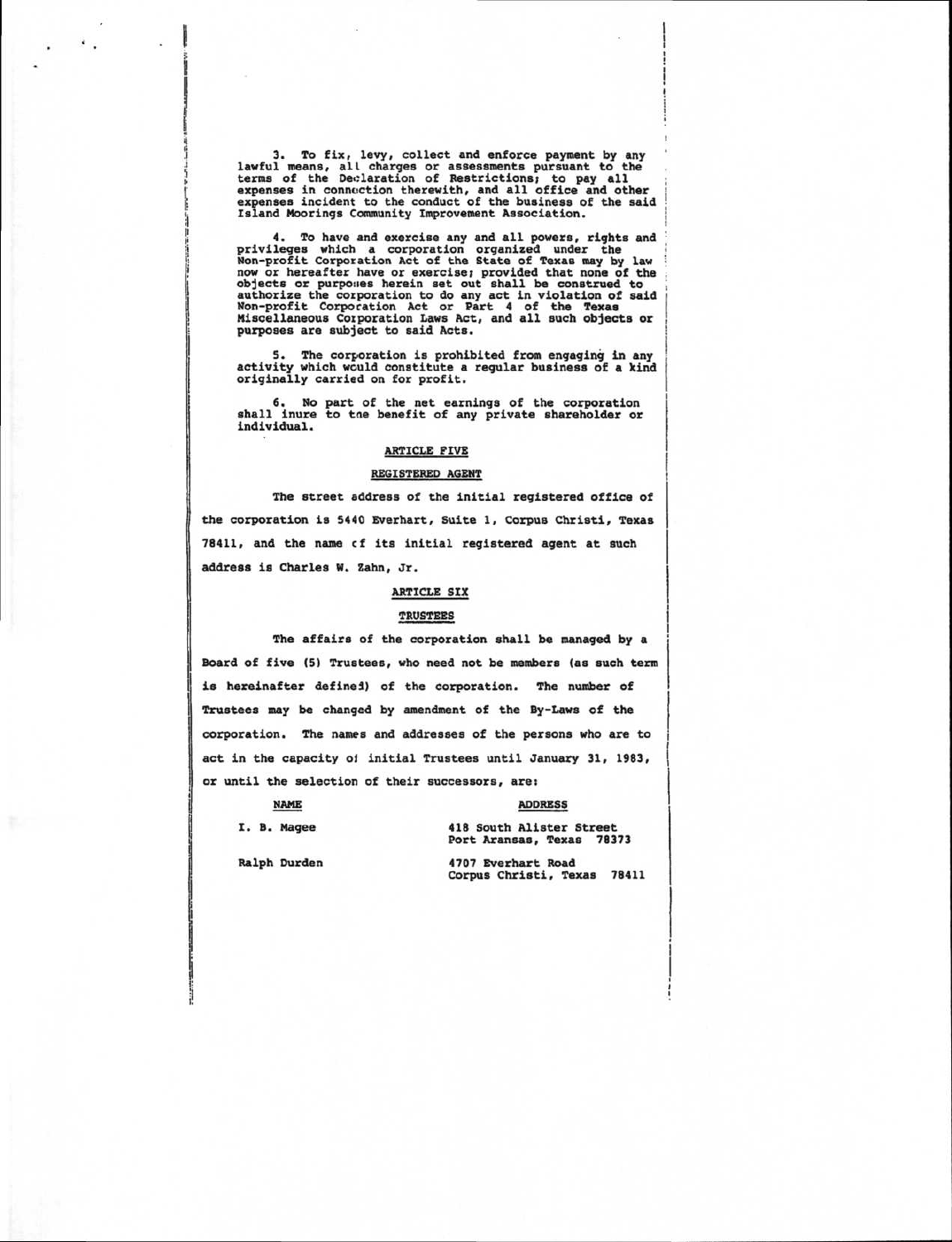Charles W. Zahn, Jr. 5440 Everhart - Suite 1 Corpus Christi, Texas 78411

Jim Pair 314 San Saba Portland, Texas 78374

 $\mathcal{L}_{\mathcal{L}}$ 

Larry J. Urban 2725 Swantner Corpus Christi, Texas 78411

At the first annual meeting beginning in 1983, the members shall elect one (1) Trustee for a term of one (1) year, two (2) Trustees for a term of two (2) years, and two (2) Trustees for a term of three (3) years; and at each annual meeting thereafter the members shall elect that number of Trustees equal to the number of Trustees who terms expire at such time.

#### ARTICLE SEVEN

#### INCORPORATOR

The names and street addresses of the incorporators are as follows:

NAME ADDRESS

Jim Pair 314 San Saba

Wilma Youngblood 5440 Everhart, Suite 1 Corpus Christi, Texas 78411 Charles W. Zahn, Jr. 5440 Everhart, Suite 1

Corpus Christi, Texas 78411

Portland, Texas 78374

#### ARTICLE EIGHT

#### MEMBERSHIP

Each person or entity who is an owner of a fee,

undivided fee interest or a purchaser thereof under a contract of sale of any property which is subject to a maintenance charge assessment by the corporation acting for Island Moorings Community Improvement Association, such persons or entities being hereinafter referred to as \*Owner", shall be a member of the corporation. The foregoing is not intended to include persons or entities who hold an interest merely as security for the performance of an obligation or hold only a minimal interest in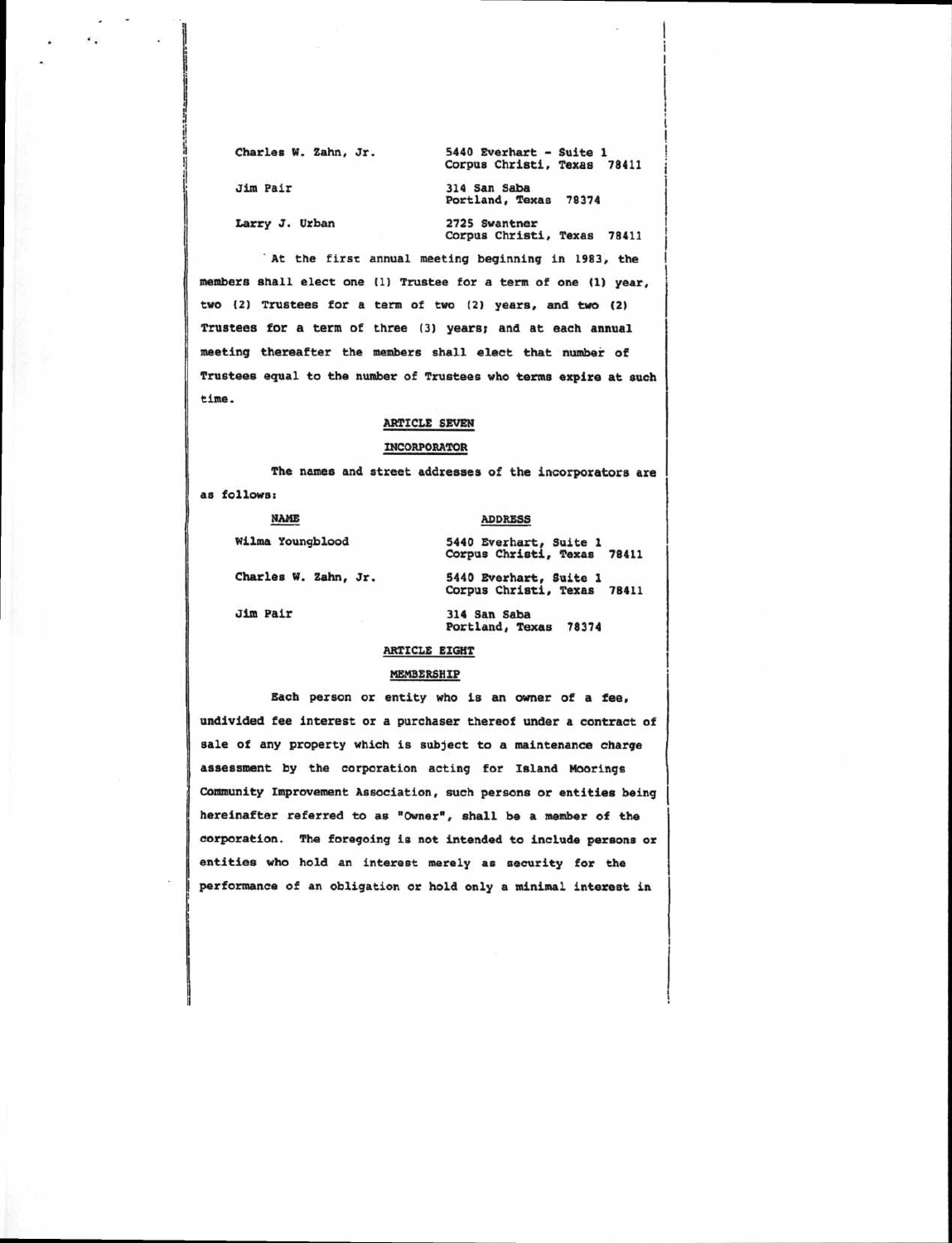the lots. No owner shall have more than one (1) membership. Membership shall be appurtenant to and may not be separated from ownership of the property which is subject to assessment by said corporation. Ownership of such property shall be the sole qualification for membership.

 $\ddotsc$ 

#### ARTICLE NINE

#### VOTING RIGHTS

The corporation shall have two (2) **classes of membership:** 

**Class A: Class A members shall be all those owners as defined in Article Eight hereinabove with the exception of those owners designated below as Class B members. Class A members shall be entitled to one (1) vote for each lot in**  which they hold the interest required for membership by<br>Article Eight. When more than one (1) person holds such<br>interest in any lot, all such persons shall be members. The<br>vote for such lot shall be exercised as they among

Class B: Class B members shall be I. B. Magee,<br>Trustee; Ralph Durden, Trustee; Charles W. Zahn, Jr.,<br>Trustee; any corporation or business entity owned or<br>controlled by either I. B. Magee, Ralph Durden or Charles W.<br>Zahn, J Latitude 27; any individual who at the time of platting thereof is the record owner of the fee title to an entire<br>section of Latitude 27. The Class B members shall be<br>entitled to three (3) votes for each lot in which they hold<br>the interest required for membership by Article Eig either of the following events, whichever occurs earlier:

a) When the total votes outstanding in the Class A membership equal the total votes outstanding in the Class **B membership, or** 

b) On January 1, 1992.

The Class A and Class B members shall have no rights as such to vote as a class, except as required by the Texas Non-profit Corporation Act, and both classes shall vote together upon all matters as one (1) group.

#### ARTICLE TEN

#### DISSOLUTION

Upon dissolution of the corporation, other than instant to a merger or consolidation, the assets of the corporation shall be dedicated and transferred to an appropriate public agency to

ţ.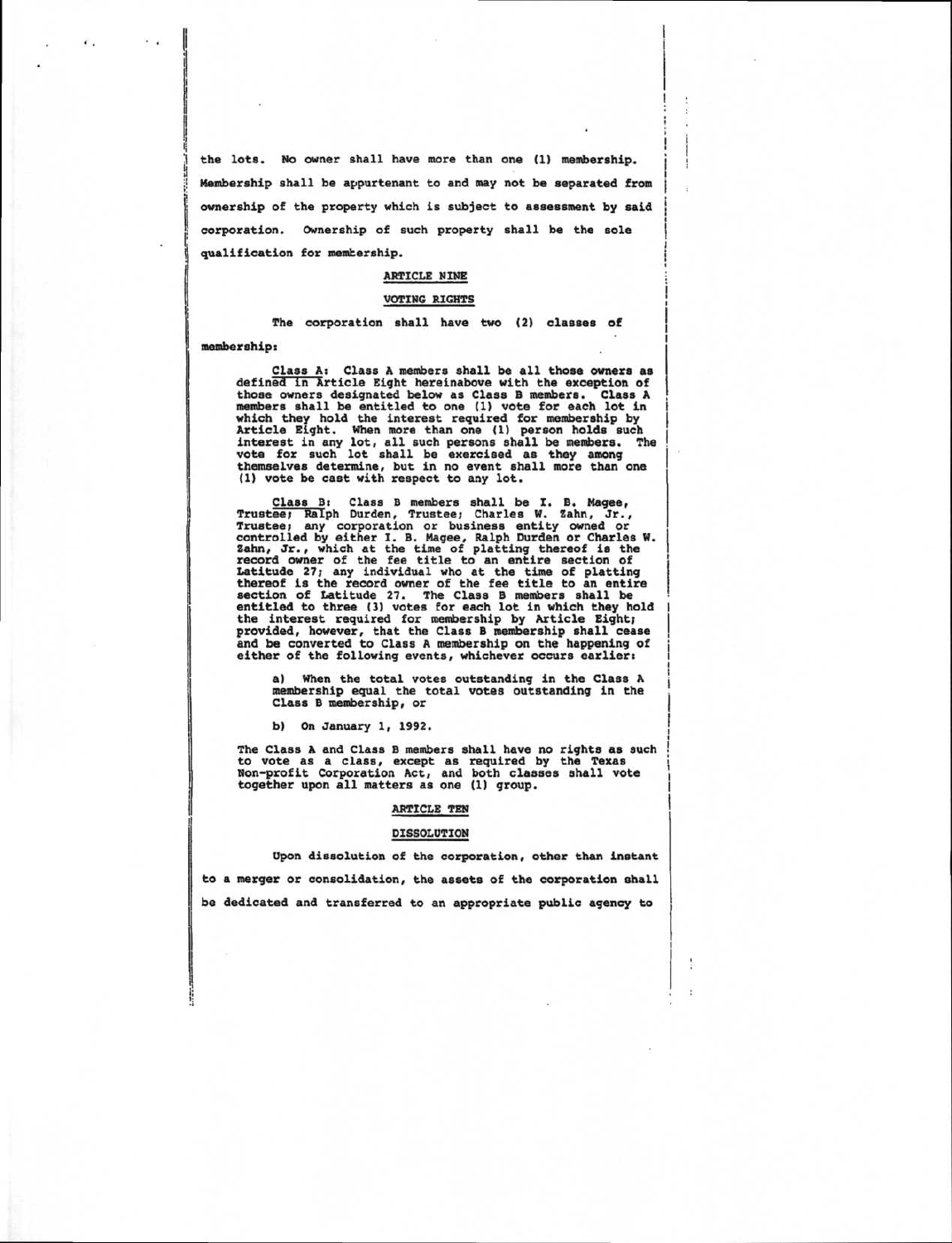GIVEN UNDER MY HAND AND SEAL OF OFFICE, this the  $44$ day of September, 1982.

beary Public in and for the State of Texas GLENDA P. HARRIS

Notary Public, State of Tex My Commission Expires 9.12.84

THE STATE OF TEXAS §

χ.,

COUNTY OF NUECES §

BEFORE ME, the undersigned, a Notary Public in and for said County and State, on this day personally appeared Charles W.<br>Zahn, Jr., known to me to be the person whose name is subscribed<br>to the foregoing instrument and acknowledged to me that he<br>executed the same for the purpos correct.

SUBSCRIBED AND SWORN TO BEFORE ME, this the  $44$  day of September, 1982.

ıo Notary Public in and<br>the State of Texas

GLENDA P. HARRIS Notary Public, State of Texas My Commission Expires 9.1244

THE STATE OF TEXAS §

COUNTY OF NUECES S

BEFORE ME, the undersigned, a Notary Public in and for<br>said County and State, on this day personally appeared Jim Pair,<br>known to me to be the person whose name is subsecribed to the<br>foregoing instrument and acknowledged to

SUBSCRIBED AND SWORN TO BEFORE ME, this the  $4^{\underline{e}}$  day of September, 1982.

ary Public in and for the State of Texas

GLENDA P. HARRIS Notary Public. State of Taxes My Commission Expires 9-12-84